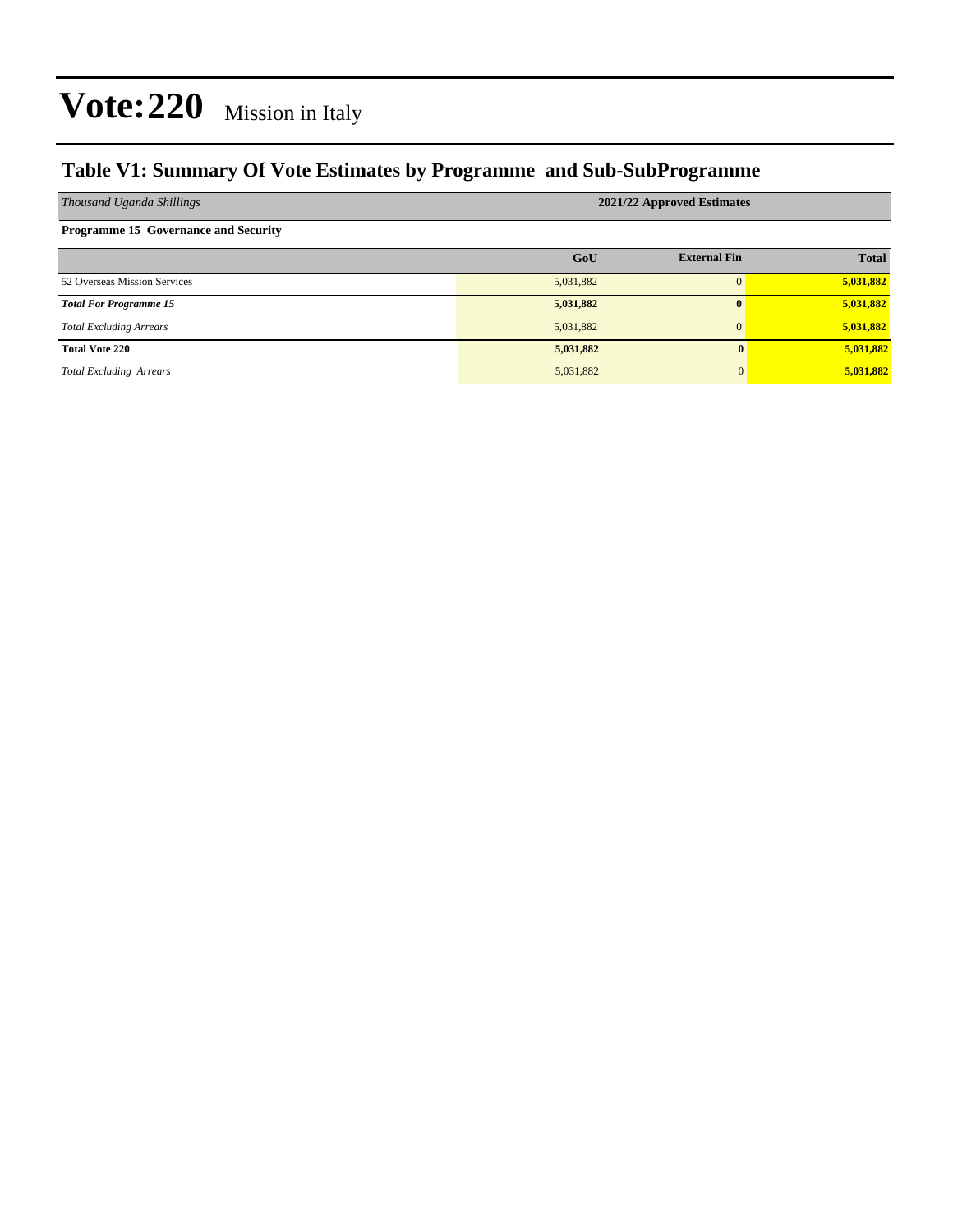### **Table V2: Summary Of Vote Estimates by Sub-SubProgramme,Department and Project**

| Thousand Uganda Shillings                                               | 2020/21 Approved Budget<br>2021/22 Approved Estimates |                     |                  |              |             |                     |              |
|-------------------------------------------------------------------------|-------------------------------------------------------|---------------------|------------------|--------------|-------------|---------------------|--------------|
| <b>Sub-SubProgramme 52 Overseas Mission Services</b>                    |                                                       |                     |                  |              |             |                     |              |
| <b>Recurrent Budget Estimates</b>                                       | <b>Wage</b>                                           | <b>Non-Wage</b>     | <b>AIA</b>       | <b>Total</b> | <b>Wage</b> | <b>Non-Wage</b>     | <b>Total</b> |
| 01 Headquarters Rome                                                    | 847,597                                               | 4,184,286           | $\boldsymbol{0}$ | 5,031,882    | 847,597     | 4,184,286           | 5,031,882    |
| <b>Total Recurrent Budget Estimates for Sub-</b><br><b>SubProgramme</b> | 847,597                                               | 4,184,286           | $\bf{0}$         | 5,031,882    | 847,597     | 4,184,286           | 5,031,882    |
|                                                                         | G <sub>0</sub> U                                      | <b>External Fin</b> | <b>AIA</b>       | <b>Total</b> | GoU         | <b>External Fin</b> | <b>Total</b> |
| <b>Total For Sub-SubProgramme 52</b>                                    | 5,031,882                                             | $\bf{0}$            | $\bf{0}$         | 5,031,882    | 5,031,882   | $\bf{0}$            | 5,031,882    |
| <b>Total Excluding Arrears</b>                                          | 5,031,882                                             | $\mathbf{0}$        | $\mathbf{0}$     | 5,031,882    | 5,031,882   | $\overline{0}$      | 5,031,882    |
| <b>Total Vote 220</b>                                                   | 5,031,882                                             | $\bf{0}$            | $\bf{0}$         | 5,031,882    | 5,031,882   | $\mathbf{0}$        | 5,031,882    |
| <b>Total Excluding Arrears</b>                                          | 5,031,882                                             | $\mathbf{0}$        | $\overline{0}$   | 5,031,882    | 5,031,882   | $\mathbf{0}$        | 5,031,882    |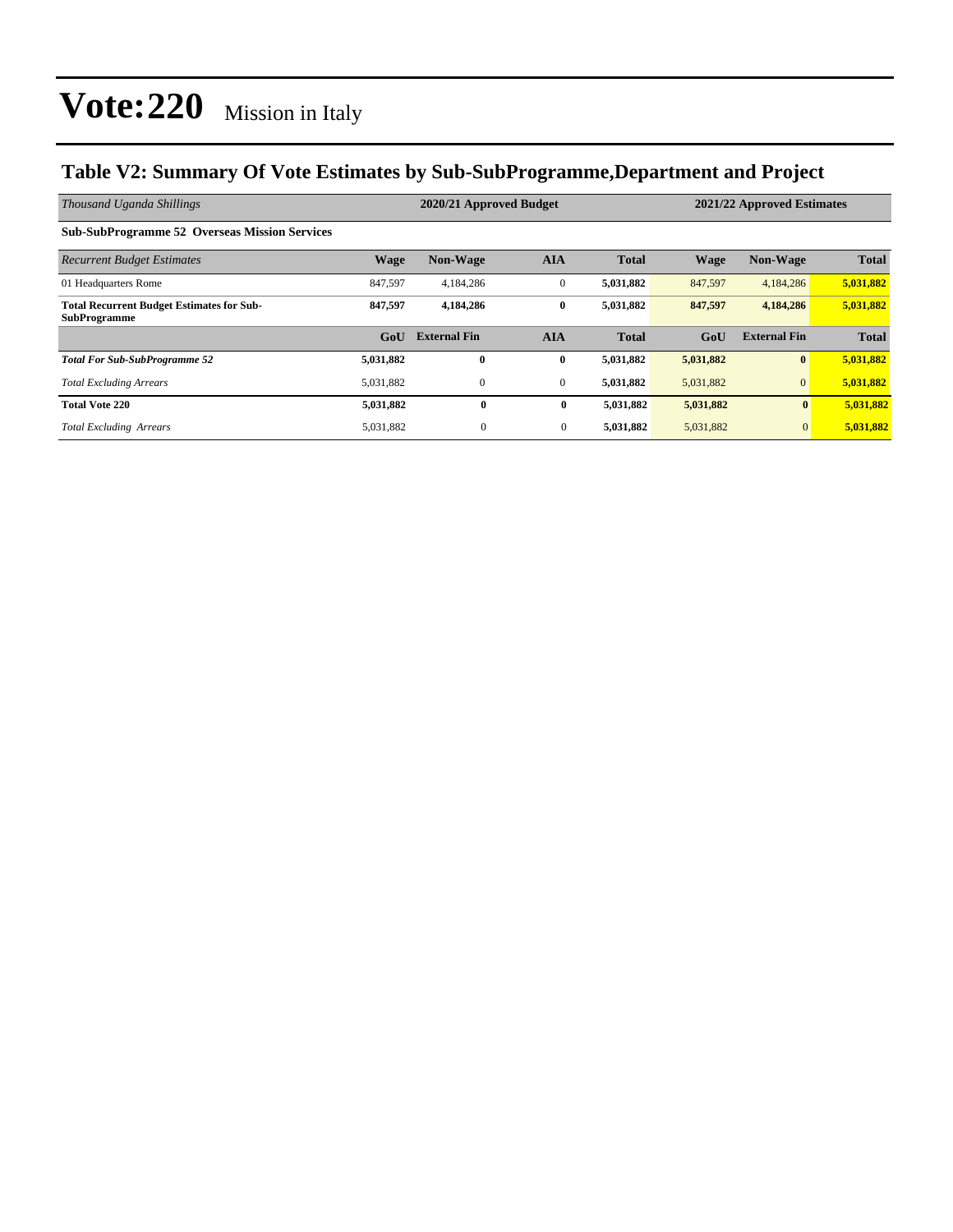### **Table V3: Summary Vote Estimates by Item**

| Thousand Uganda Shillings                                   |           | 2020/21 Approved Budget |                  |              | 2021/22 Approved Estimates |                     |              |  |
|-------------------------------------------------------------|-----------|-------------------------|------------------|--------------|----------------------------|---------------------|--------------|--|
|                                                             | GoU       | <b>External Fin</b>     | AIA              | <b>Total</b> | GoU                        | <b>External Fin</b> | <b>Total</b> |  |
| <b>Employees, Goods and Services (Outputs Provided)</b>     | 5,031,882 | 0                       | $\bf{0}$         | 5,031,882    | 5,031,882                  | $\bf{0}$            | 5,031,882    |  |
| 211103 Allowances (Inc. Casuals, Temporary)                 | 1,036,064 | 0                       | $\bf{0}$         | 1,036,064    | 1,158,212                  | $\bf{0}$            | 1,158,212    |  |
| 211105 Missions staff salaries                              | 847,597   | $\bf{0}$                | $\bf{0}$         | 847,597      | 847,597                    | $\bf{0}$            | 847,597      |  |
| 212201 Social Security Contributions                        | 212,502   | $\bf{0}$                | $\bf{0}$         | 212,502      | 227,199                    | $\bf{0}$            | 227,199      |  |
| 213001 Medical expenses (To employees)                      | 93,600    | $\bf{0}$                | $\bf{0}$         | 93,600       | 80,600                     | $\bf{0}$            | 80,600       |  |
| 221001 Advertising and Public Relations                     | 77,273    | $\bf{0}$                | $\bf{0}$         | 77,273       | 77,273                     | $\bf{0}$            | 77,273       |  |
| 221003 Staff Training                                       | 57,955    | $\bf{0}$                | $\bf{0}$         | 57,955       | 37,955                     | $\bf{0}$            | 37,955       |  |
| 221005 Hire of Venue (chairs, projector, etc)               | 38,637    | 0                       | $\bf{0}$         | 38,637       | 38,637                     | $\bf{0}$            | 38,637       |  |
| 221007 Books, Periodicals & Newspapers                      | 14,040    | 0                       | $\bf{0}$         | 14,040       | 14,040                     | $\bf{0}$            | 14,040       |  |
| 221008 Computer supplies and Information Technology<br>(TT) | 27,300    | 0                       | $\bf{0}$         | 27,300       | 27,300                     | $\bf{0}$            | 27,300       |  |
| 221009 Welfare and Entertainment                            | 109,471   | 0                       | $\bf{0}$         | 109,471      | 64,773                     | $\bf{0}$            | 64,773       |  |
| 221011 Printing, Stationery, Photocopying and Binding       | 28,080    | 0                       | $\bf{0}$         | 28,080       | 28,080                     | $\bf{0}$            | 28,080       |  |
| 221012 Small Office Equipment                               | 18,240    | 0                       | $\bf{0}$         | 18,240       | 18,240                     | $\bf{0}$            | 18,240       |  |
| 221017 Subscriptions                                        | 18,000    | $\bf{0}$                | $\bf{0}$         | 18,000       | 18,000                     | $\bf{0}$            | 18,000       |  |
| 222001 Telecommunications                                   | 85,958    | 0                       | $\bf{0}$         | 85,958       | 68,945                     | $\bf{0}$            | 68,945       |  |
| 222002 Postage and Courier                                  | 23,400    | $\bf{0}$                | $\bf{0}$         | 23,400       | 23,400                     | $\bf{0}$            | 23,400       |  |
| 222003 Information and communications technology<br>(ICT)   | 47,014    | $\bf{0}$                | $\bf{0}$         | 47,014       | 37,014                     | $\bf{0}$            | 37,014       |  |
| 223001 Property Expenses                                    | 43,680    | 0                       | $\bf{0}$         | 43,680       | 43,680                     | $\bf{0}$            | 43,680       |  |
| 223003 Rent – (Produced Assets) to private entities         | 1,151,374 | $\bf{0}$                | $\bf{0}$         | 1,151,374    | 1,349,391                  | $\bf{0}$            | 1,349,391    |  |
| 223004 Guard and Security services                          | 6,000     | 0                       | $\bf{0}$         | 6,000        | 6,000                      | $\bf{0}$            | 6,000        |  |
| 223005 Electricity                                          | 166,140   | 0                       | $\bf{0}$         | 166,140      | 70,000                     | $\bf{0}$            | 70,000       |  |
| 223006 Water                                                | 14,040    | 0                       | $\boldsymbol{0}$ | 14,040       | 20,000                     | $\bf{0}$            | 20,000       |  |
| 225002 Consultancy Services-Long-term                       | 61,368    | $\bf{0}$                | $\bf{0}$         | 61,368       | 61,368                     | $\bf{0}$            | 61,368       |  |
| 226001 Insurances                                           | 57,955    | 0                       | $\bf{0}$         | 57,955       | 55,270                     | $\bf{0}$            | 55,270       |  |
| 227001 Travel inland                                        | 267,840   | 0                       | $\bf{0}$         | 267,840      | 225,000                    | $\bf{0}$            | 225,000      |  |
| 227002 Travel abroad                                        | 341,383   | $\bf{0}$                | $\bf{0}$         | 341,383      | 248,383                    | $\bf{0}$            | 248,383      |  |
| 227003 Carriage, Haulage, Freight and transport hire        | 93,600    | 0                       | $\bf{0}$         | 93,600       | 93,600                     | $\bf{0}$            | 93,600       |  |
| 227004 Fuel, Lubricants and Oils                            | 27,371    | $\bf{0}$                | $\bf{0}$         | 27,371       | 27,371                     | $\bf{0}$            | 27,371       |  |
| 228002 Maintenance - Vehicles                               | 34,800    | $\bf{0}$                | $\boldsymbol{0}$ | 34,800       | 34,800                     | $\bf{0}$            | 34,800       |  |
| 228003 Maintenance – Machinery, Equipment &<br>Furniture    | 31,200    | $\bf{0}$                | $\bf{0}$         | 31,200       | 29,754                     | $\bf{0}$            | 29,754       |  |
| <b>Grand Total Vote 220</b>                                 | 5,031,882 | 0                       | $\bf{0}$         | 5,031,882    | 5,031,882                  | $\pmb{0}$           | 5,031,882    |  |
| <b>Total Excluding Arrears</b>                              | 5,031,882 | $\overline{0}$          | $\boldsymbol{0}$ | 5,031,882    | 5,031,882                  | $\mathbf{0}$        | 5,031,882    |  |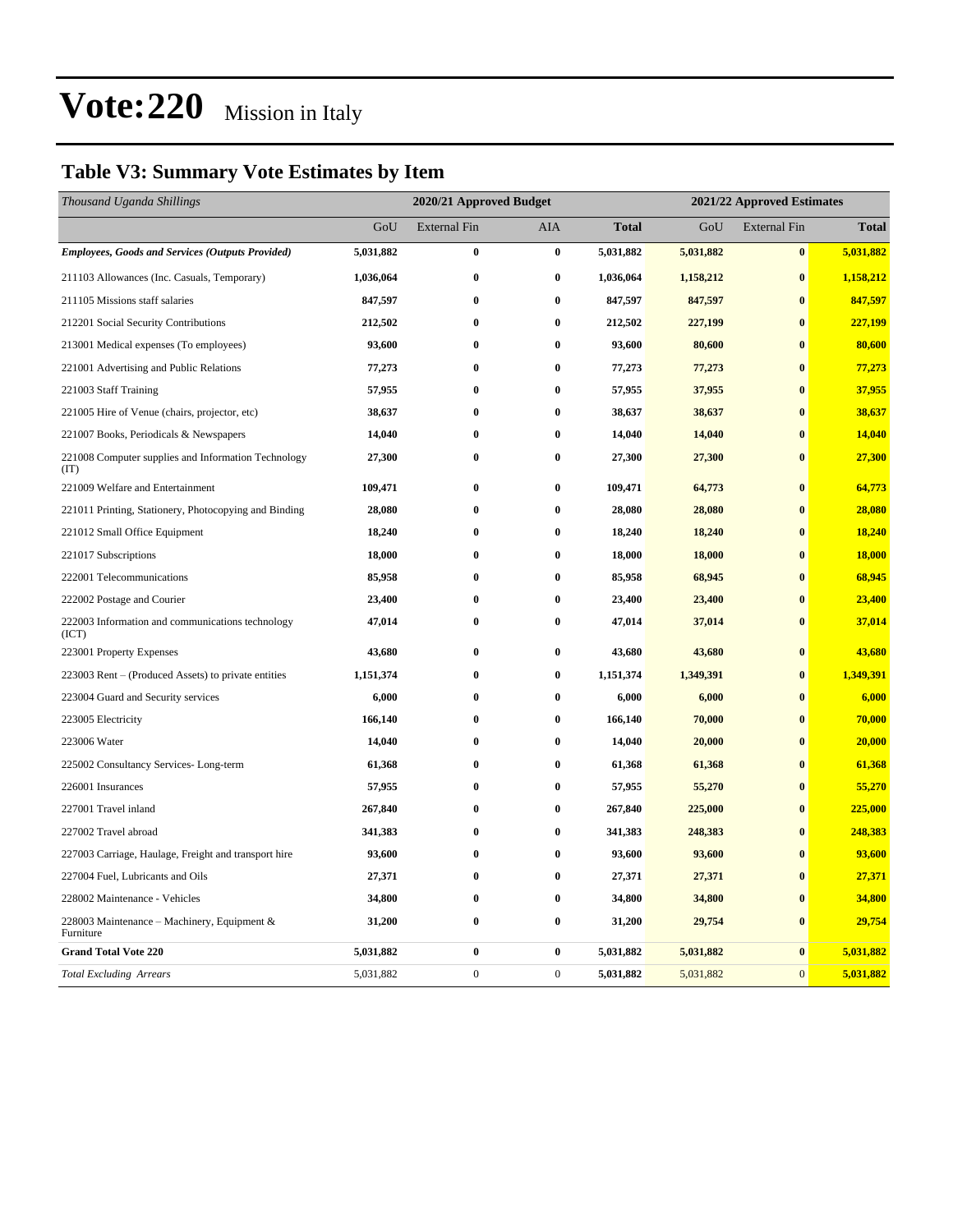#### **Table V4: Detailed Estimates by Sub-SubProgramme, Department,Project and Budget Output and Item**

#### *Sub-SubProgrammme 52 Overseas Mission Services*

*Recurrent Budget Estimates*

#### **Department 01 Headquarters Rome**

| Thousand Uganda Shillings                                |                  | 2020/21 Approved Budget |                  |              |                  | 2021/22 Approved Estimates |              |
|----------------------------------------------------------|------------------|-------------------------|------------------|--------------|------------------|----------------------------|--------------|
| <b>Outputs Provided</b>                                  | Wage             | Non Wage                | <b>AIA</b>       | <b>Total</b> | Wage             | Non Wage                   | <b>Total</b> |
| <b>Budget Output 165201 Cooperation frameworks</b>       |                  |                         |                  |              |                  |                            |              |
| 211103 Allowances (Inc. Casuals, Temporary)              | $\boldsymbol{0}$ | 989,064                 | $\boldsymbol{0}$ | 989,064      | $\mathbf{0}$     | 1,138,212                  | 1,138,212    |
| 211105 Missions staff salaries                           | 847,597          | $\boldsymbol{0}$        | $\mathbf{0}$     | 847,597      | 847,597          | $\mathbf{0}$               | 847,597      |
| 212201 Social Security Contributions                     | $\boldsymbol{0}$ | 212,502                 | $\mathbf{0}$     | 212,502      | $\mathbf{0}$     | 227,199                    | 227,199      |
| 213001 Medical expenses (To employees)                   | $\boldsymbol{0}$ | 73,901                  | $\boldsymbol{0}$ | 73,901       | $\boldsymbol{0}$ | 60,901                     | 60,901       |
| 221001 Advertising and Public Relations                  | $\mathbf{0}$     | 32,113                  | $\boldsymbol{0}$ | 32,113       | $\boldsymbol{0}$ | 32,113                     | 32,113       |
| 221003 Staff Training                                    | $\boldsymbol{0}$ | 57,955                  | $\boldsymbol{0}$ | 57,955       | $\boldsymbol{0}$ | 37,955                     | 37,955       |
| 221005 Hire of Venue (chairs, projector, etc)            | $\mathbf{0}$     | 38,637                  | $\mathbf{0}$     | 38,637       | $\mathbf{0}$     | 38,637                     | 38,637       |
| 221007 Books, Periodicals & Newspapers                   | $\boldsymbol{0}$ | 9,000                   | $\mathbf{0}$     | 9,000        | $\mathbf{0}$     | 9,000                      | 9,000        |
| 221008 Computer supplies and Information Technology (IT) | $\boldsymbol{0}$ | 27,300                  | $\boldsymbol{0}$ | 27,300       | $\boldsymbol{0}$ | 27,300                     | 27,300       |
| 221009 Welfare and Entertainment                         | $\boldsymbol{0}$ | 109,471                 | $\boldsymbol{0}$ | 109,471      | $\boldsymbol{0}$ | 64,773                     | 64,773       |
| 221011 Printing, Stationery, Photocopying and Binding    | $\boldsymbol{0}$ | 28,080                  | $\boldsymbol{0}$ | 28,080       | $\boldsymbol{0}$ | 28,080                     | 28,080       |
| 221012 Small Office Equipment                            | $\mathbf{0}$     | 18,240                  | $\mathbf{0}$     | 18,240       | $\mathbf{0}$     | 18,240                     | 18,240       |
| 221017 Subscriptions                                     | $\boldsymbol{0}$ | 18,000                  | $\mathbf{0}$     | 18,000       | $\mathbf{0}$     | 18,000                     | 18,000       |
| 222001 Telecommunications                                | $\boldsymbol{0}$ | 50,000                  | $\boldsymbol{0}$ | 50,000       | $\boldsymbol{0}$ | 42,987                     | 42,987       |
| 222002 Postage and Courier                               | $\boldsymbol{0}$ | 23,400                  | $\boldsymbol{0}$ | 23,400       | $\boldsymbol{0}$ | 23,400                     | 23,400       |
| 222003 Information and communications technology (ICT)   | $\boldsymbol{0}$ | 17,014                  | $\boldsymbol{0}$ | 17,014       | $\boldsymbol{0}$ | 17,014                     | 17,014       |
| 223001 Property Expenses                                 | $\mathbf{0}$     | 43,680                  | $\mathbf{0}$     | 43,680       | $\mathbf{0}$     | 43,680                     | 43,680       |
| 223003 Rent – (Produced Assets) to private entities      | $\boldsymbol{0}$ | 1,151,374               | $\mathbf{0}$     | 1,151,374    | $\mathbf{0}$     | 1,349,391                  | 1,349,391    |
| 223004 Guard and Security services                       | $\boldsymbol{0}$ | 6,000                   | $\boldsymbol{0}$ | 6,000        | $\boldsymbol{0}$ | 6,000                      | 6,000        |
| 223005 Electricity                                       | $\mathbf{0}$     | 166,140                 | $\mathbf{0}$     | 166,140      | $\boldsymbol{0}$ | 70,000                     | 70,000       |
| 223006 Water                                             | $\boldsymbol{0}$ | 14,040                  | $\boldsymbol{0}$ | 14,040       | $\boldsymbol{0}$ | 20,000                     | 20,000       |
| 225002 Consultancy Services-Long-term                    | $\mathbf{0}$     | 61,368                  | $\mathbf{0}$     | 61,368       | $\boldsymbol{0}$ | 61,368                     | 61,368       |
| 226001 Insurances                                        | $\boldsymbol{0}$ | 57,955                  | $\mathbf{0}$     | 57,955       | $\mathbf{0}$     | 55,270                     | 55,270       |
| 227001 Travel inland                                     | $\boldsymbol{0}$ | 100,000                 | $\boldsymbol{0}$ | 100,000      | $\boldsymbol{0}$ | 70,000                     | 70,000       |
| 227002 Travel abroad                                     | $\boldsymbol{0}$ | 103,983                 | $\mathbf{0}$     | 103,983      | $\boldsymbol{0}$ | 78,983                     | 78,983       |
| 227003 Carriage, Haulage, Freight and transport hire     | $\boldsymbol{0}$ | 93,600                  | $\boldsymbol{0}$ | 93,600       | $\boldsymbol{0}$ | 93,600                     | 93,600       |
| 227004 Fuel, Lubricants and Oils                         | $\boldsymbol{0}$ | 15,371                  | $\mathbf{0}$     | 15,371       | $\mathbf{0}$     | 15,371                     | 15,371       |
| 228002 Maintenance - Vehicles                            | $\boldsymbol{0}$ | 34,800                  | $\boldsymbol{0}$ | 34,800       | $\boldsymbol{0}$ | 34,800                     | 34,800       |
| 228003 Maintenance – Machinery, Equipment & Furniture    | $\boldsymbol{0}$ | 31,200                  | $\boldsymbol{0}$ | 31,200       | $\boldsymbol{0}$ | 29,754                     | 29,754       |
| <b>Total Cost of Budget Output 01</b>                    | 847,597          | 3,584,189               | 0                | 4,431,786    | 847,597          | 3,712,029                  | 4,559,626    |
| <b>Budget Output 165202 Consulars services</b>           |                  |                         |                  |              |                  |                            |              |
| 211103 Allowances (Inc. Casuals, Temporary)              | $\boldsymbol{0}$ | 20,000                  | $\boldsymbol{0}$ | 20,000       | $\mathbf{0}$     | 10,000                     | 10,000       |
| 213001 Medical expenses (To employees)                   | $\boldsymbol{0}$ | 16,099                  | $\boldsymbol{0}$ | 16,099       | $\mathbf{0}$     | 16,099                     | 16,099       |
| 221001 Advertising and Public Relations                  | $\boldsymbol{0}$ | 17,000                  | $\boldsymbol{0}$ | 17,000       | $\mathbf{0}$     | 17,000                     | 17,000       |
| 221007 Books, Periodicals & Newspapers                   | $\boldsymbol{0}$ | 2,040                   | $\mathbf{0}$     | 2,040        | $\mathbf{0}$     | 2,040                      | 2,040        |